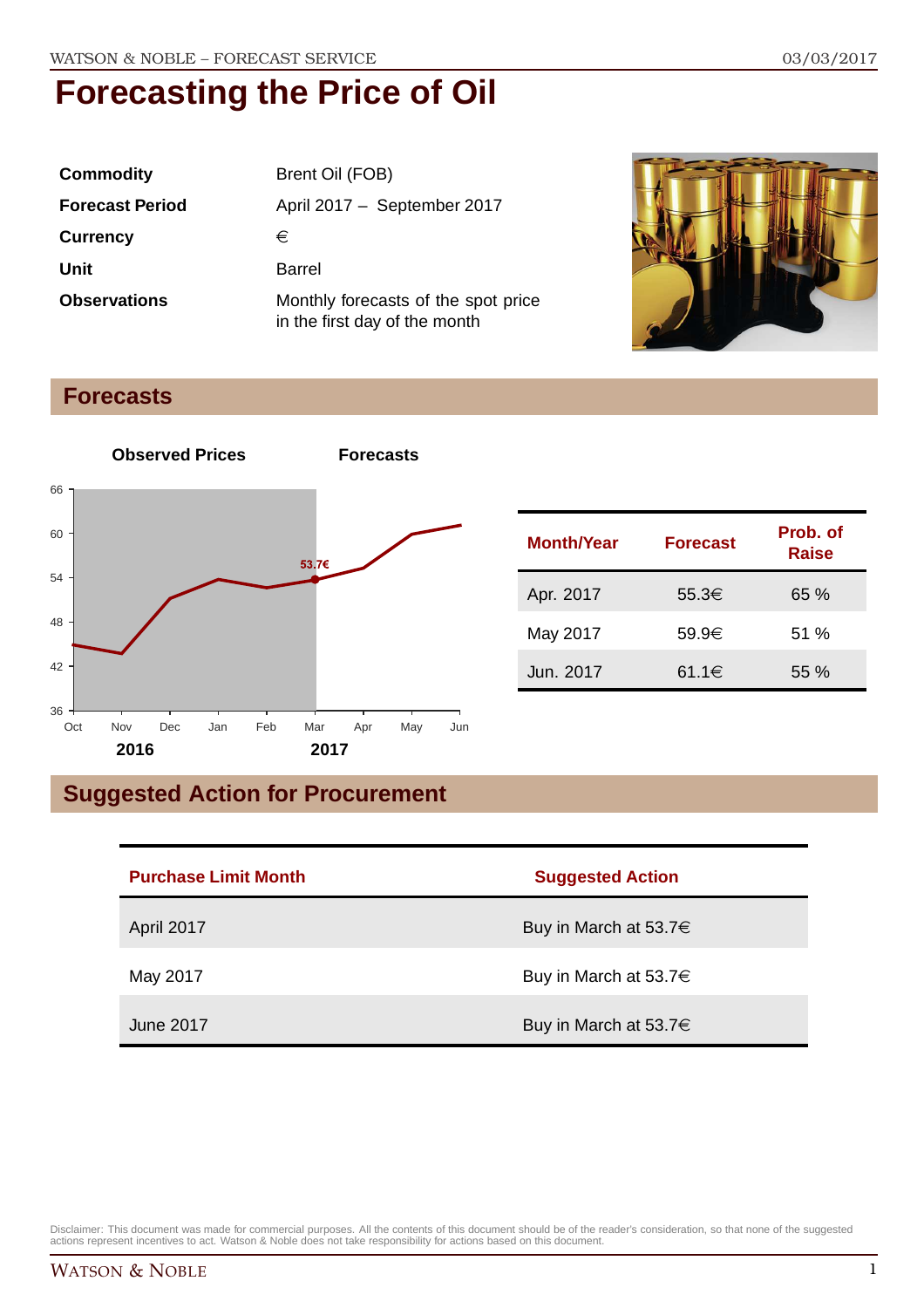### **Impact Analysis: One Month Forecast**



Our algorithm forecasts a higher price of Oil in one month: it is expectable that the price increases 2.97% from 53.7 $\in$  para 55.3 $\in$  until the beginning of April.

#### **Indices of Factors**



- **Increase of Supply:** Negative pressure of the Supply index
- **Increase of Demand**: Positive pressure of the Demand index
- **Positive pressure of the index of Oil**
- Slightly negative pressure of the index of variables representing the market downstream
- **Considerably positive pressure of the financial index**
- Negative pressure of other commodities and other factors
- Focus on Euro, Iraq, and Iran

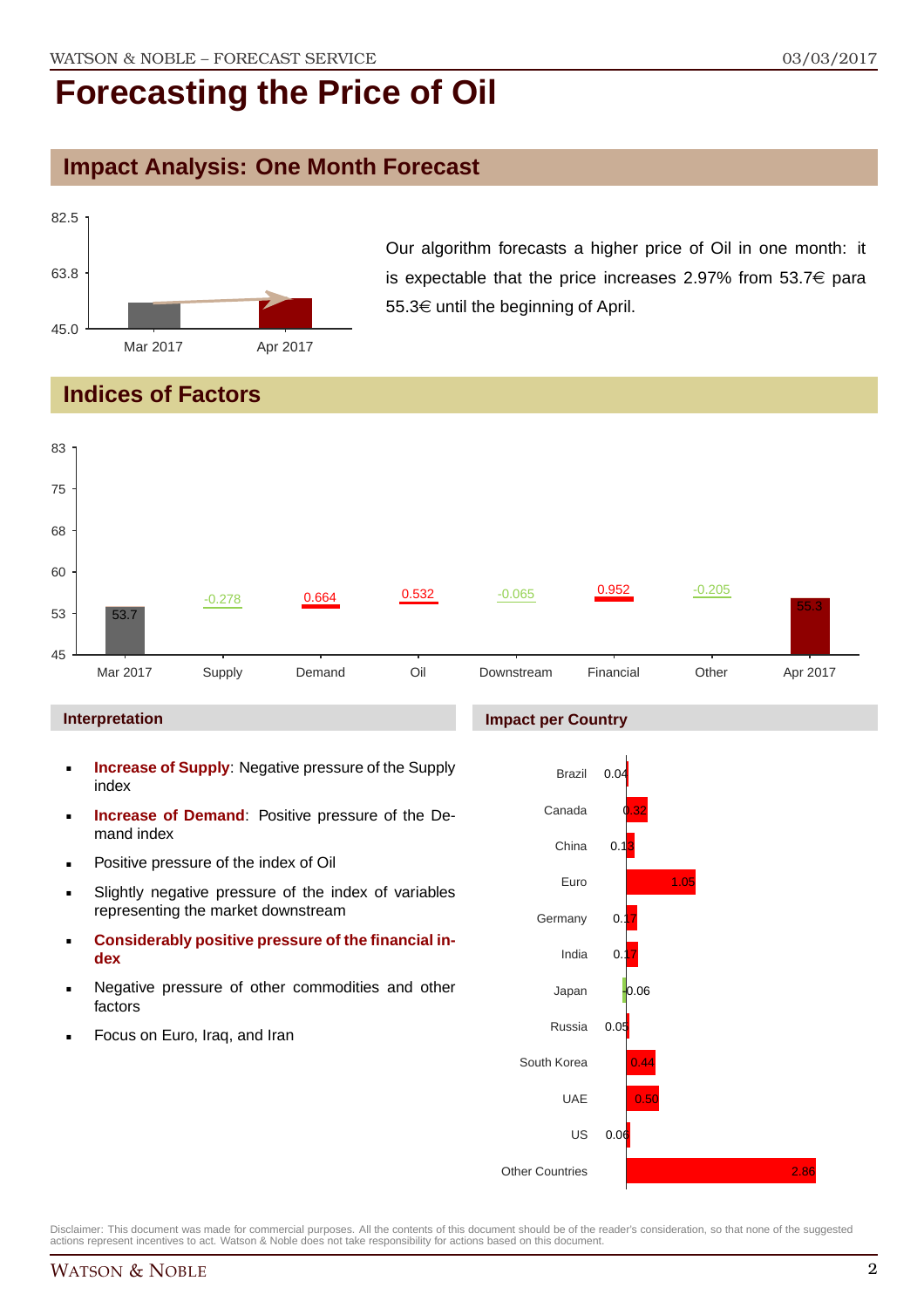#### **Impact Analysis: Two Months Forecast**



Our algorithm forecasts a higher price of Oil in two months: it is expectable that the price increases 11.52% from 53.7 $\in$  to 59.9 $\in$ until the beginning of May.

#### **Indices of Factors**



Disclaimer: This document was made for commercial purposes. All the contents of this document should be of the reader's consideration, so that none of the suggested actions represent incentives to act. Watson & Noble does not take responsibility for actions based on this document.

US

 $0.2$ 

Other Countries

3.34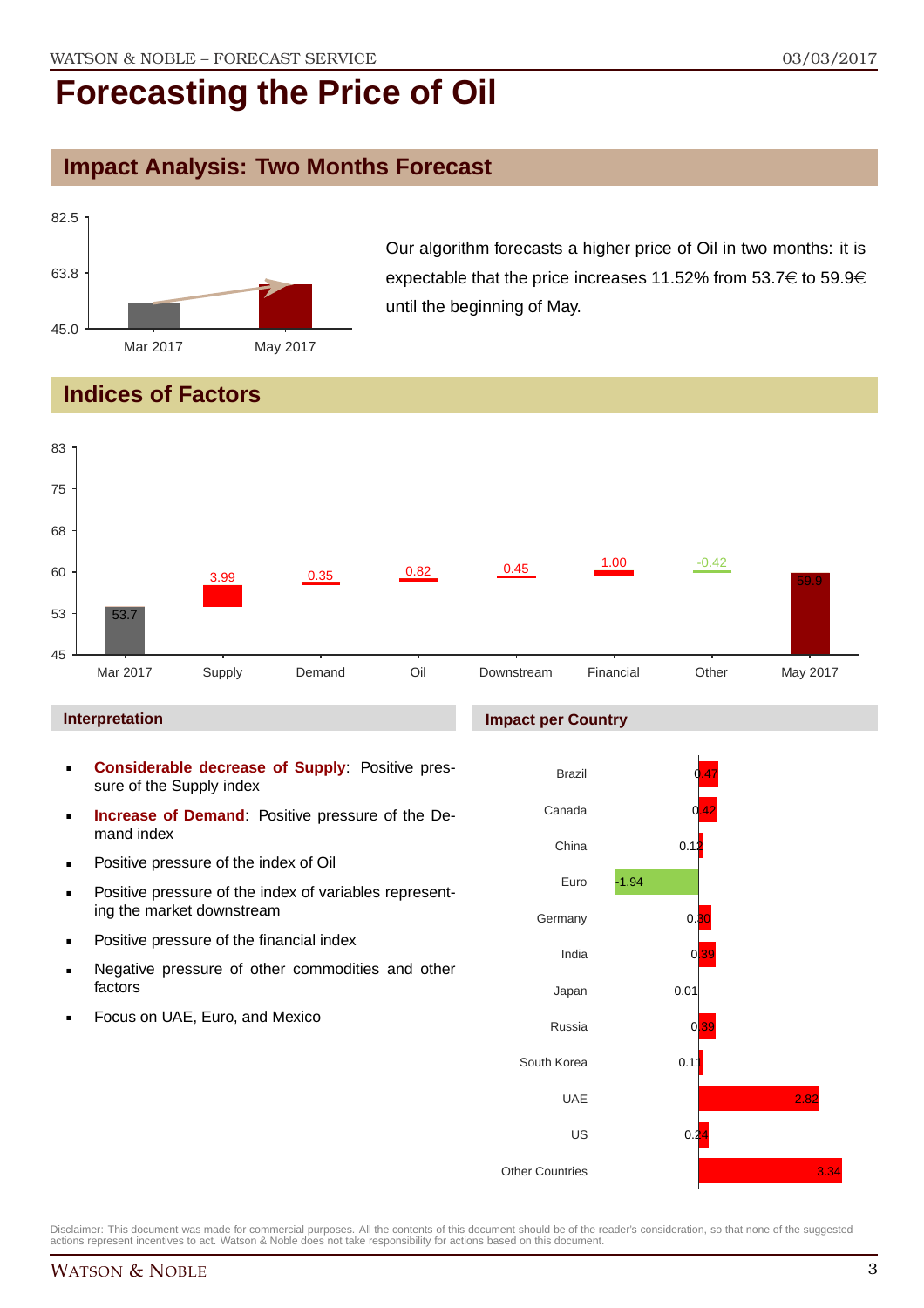### **Impact Analysis: Three Months Forecast**



Our algorithm forecasts a higher price of Oil in three months: it is expectable that the price increases 13.77% from 53.7 $\in$  to 61.1 $\in$ until the beginning of June.

#### **Indices of Factors**

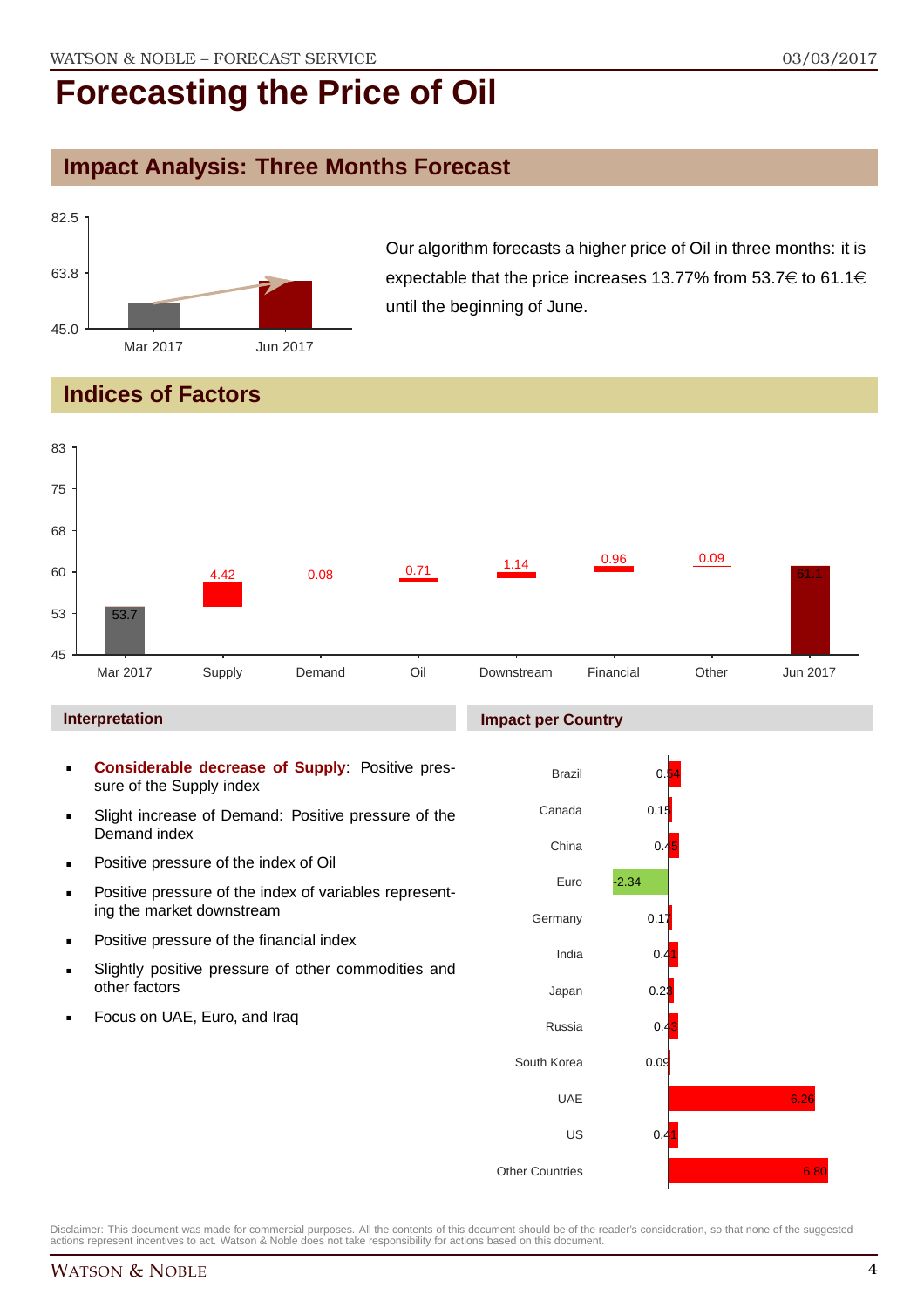### **APPENDIX – Technical Explanation of the Impact Analysis**

In this appendix, we explain the impact analysis of the factors that most contribute for our forecasts.

This Impact Analysis is conducted individually for **each time horizon**, allowing for a distinction between the indices of variables that contribute for our forecasts at short and medium run.

For each time horizon, our analysis has **two components**: first, we present the impact of variables grouped by **indices of factors**; second we present the impact of variables grouped by **indices of countries**.

#### **Indices of Factors**

**Indices of factors** are indices of the weighted contributions of the variables grouped in those factors.

**Supply Index**: composed of macroeconomic variables of the producing and exporting countries. It includes variables such as production, exchange rates, inflation, monetary policy, and wages. For example, an increase in wages implies higher production costs which should (in linear, general, and ceteris paribus terms) generate an incentive to increase prices;

**Demand index**: composed of macroeconomic variables of the consuming and importing countries. It includes variables such as production, exchange rates, inflation, monetary policy, and wages. For example, a decrease in a consumer confidence index should (in linear, general, and ceteris paribus terms) increase savings and decrease demand, leading to lower prices;

**Oil Index**: composed of variables related to Oil. It includes variables such as the price of Oil in different regions of the world and exports, imports, and producer prices of Oil in some countries. For example, an increase in the price of Oil in other region may imply an increase in the price of Oil in Europe due to arbitrage movements;

**Downstream index**: composed of variables related to commodities, such as Gasoline and Naphtha. It includes variables such as the exports, imports, and prices in different regions. For example, an increase in the demand of Gasoline should (in linear, general, and ceteris paribus terms) generate an increase in the price of Oil;